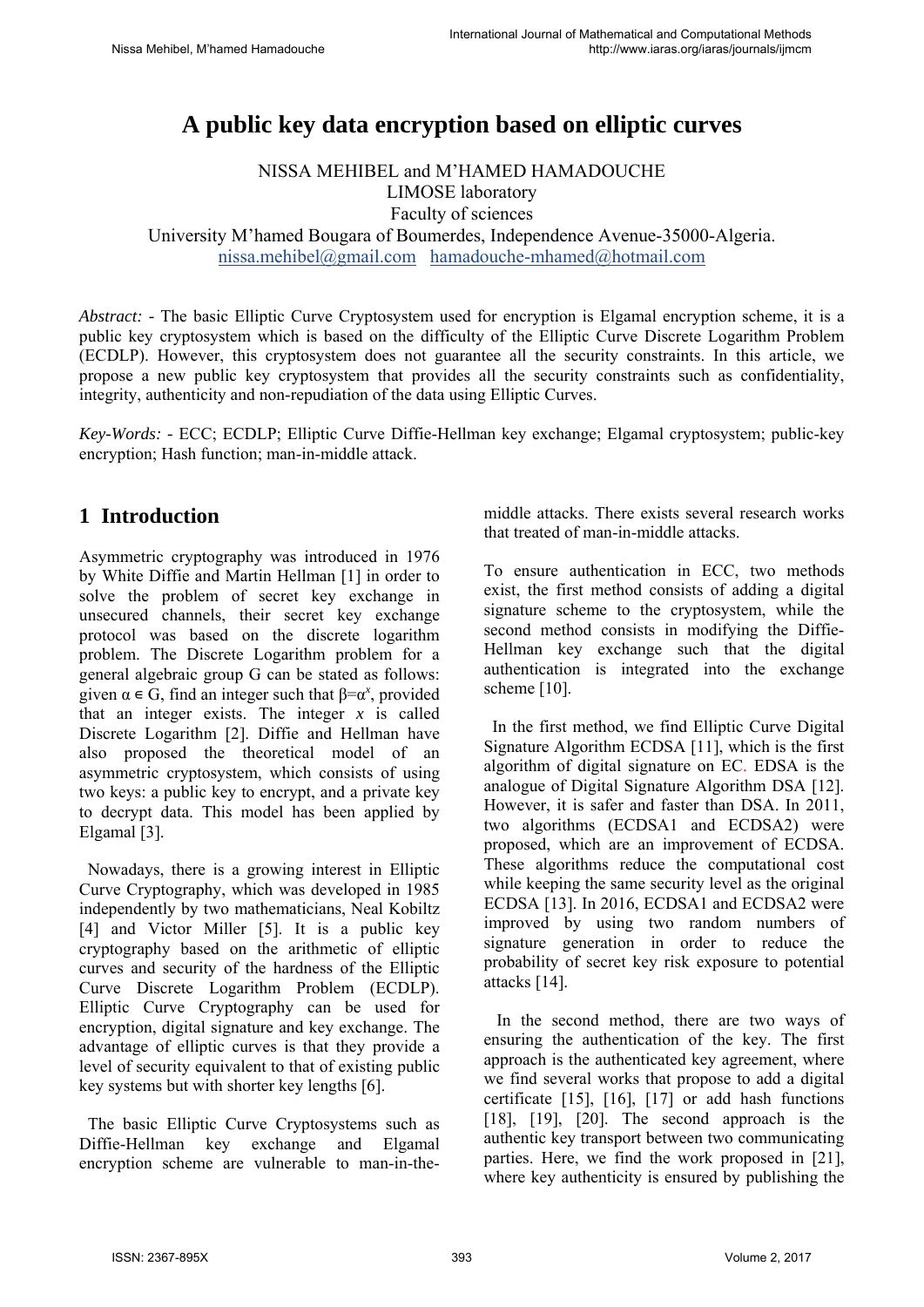specific public key for each communicator. In addition, this specific public key is used in [22], where an algorithm of asymmetric encryption is proposed to ensure data authenticity.

 This paper is a revised and expanded version of the work presented in [23]. In this paper, we propose a new public-key encryption system that satisfies all the security constraints such as data confidentiality and integrity, users' authenticity, and transactions non-repudiation. Hence, the proposed cryptosystem is less susceptible to the man-inmiddle attack. The rest of the paper is organized as follows. Section 2 gives basic mathematical notions on which Elliptic Curve Cryptography is based. Section 3 summarises Elliptic Curve Encryption. Section 4 briefly gives the concept of a hash function. Section 5 presents the proposed cryptosystem. In Sections 6, comparisons are done, and Section 7 concludes the paper.

## **2 Basic notions**

The elliptic curve *E* over a finite field is an algebraic curve non-singular [24], which can be represented by the generalized Weierstrass equation:

$$
E: \{(x,y)|y^2+\alpha_1xy+\alpha_3y-x^3-\alpha_2x^2-\alpha_4x-\alpha_6=0\} \cup \{0\} (1)
$$

Where  $\alpha_1$ ,  $\alpha_2$ ,  $\alpha_3$ ,  $\alpha_4$  and  $\alpha_6 \in E$  and O the point at infinity.



**Fig. 1.** Graph of Elliptic Curve  $y^2 = x^3 - 15x + 20$ .

In the present paper, we study an elliptic curve of third degree over a finite field  $k = F_p$  having the form (2) shown in the Fig. 1. for the elliptic curve *y2 =x3 -15x+20.*

$$
y^2 = x^3 + ax + b \tag{2}
$$

Where  $a, b \in k$  and  $4a^3 + 27b^2 \neq 0$ . Together with an extra point  $\theta$ , called the point at infinity.

### **2.1 Group low of elliptic curve**

Let  $E_p(a,b)$  be an elliptic curve defined in a finite field  $k = F_p$ , the set of points on the curve with the point at the infinity, denoted ∞, form an Abelian group G whose composition law is the addition of points satisfying the following conditions:

- *Closure:*  $\forall (P_1, P_2) \in E_p(a, b) | P_1 + P_2 \in$  $E_p(a,b)$
- *Commutativity:*  $\forall$  (P<sub>1</sub>P<sub>2</sub>)  $\in$  E<sub>p</sub>(*a,b*) | P<sub>1</sub> + P<sub>2</sub>  $= P_2 + P_1$
- *Associativity:*  $\forall$  (P<sub>1</sub>, P<sub>2</sub>, P<sub>3</sub>) ∈ E<sub>p</sub>(*a, b*) | (P<sub>1</sub> +  $P_2$ ) +  $P_3$  =  $P_1$  +  $(P_2 + P_3)$
- *Identity element*  $\infty$ :  $\forall P \in E_p(a,b) | P + \infty = \infty$  $+ P =$
- *Symmetrical element*:  $\forall P(x,y) \in E_p(a,b)$ ,  $\exists Q(x, -y) \in E_p(a, b) | P + Q = Q + P = \infty$ (Q is a symmetrical element of P denoted by  $-P$ ).

### **2.2 Geometric addition**

Let  $P(x_1, y_1)$  and  $Q(x_2, y_2)$  be two points on the elliptic curve Ep(*a,b*) [23,24]

• *Point adding:*  $P \neq Q$ , the group operator will allow us to calculate a third point  $P + Q =$  $R(x_3, y_3) \in E_p(a, b)$  where

$$
x_3 = (y_2 - y_1 / x_2 - x_1)^2 - x_1 - x_2
$$
 and  

$$
y_3 = (y_2 - y_1 / x_2 - x_1) (x_1 - x_3) - y_1
$$

*Point doubling*:  $P = Q$ , the group operator will allow us to calculate a third point  $P + P$  $= 2P = R(x_3, y_3) \in E_p(a,b)$  where

$$
x_3 = (3x_1^2 - a/2y_1)^2 - 2x_1
$$
 and

$$
y_3 = (3x_1^2 - a/2y_1)^2 - (x_1 - x_3) - y_1
$$

 *Adding vertical point:* P = -P, the group operator will give us the point at infinity  $P +$  $(-P) = \infty$ .

### **2.3 Point multiplication**

Let P(x,y) be any point on the elliptic curve  $E_p(a,b)$ and *k* is a large integer scalar multiplication consisting of computing the value *k*\*P by doing a series of point doublings and additions until the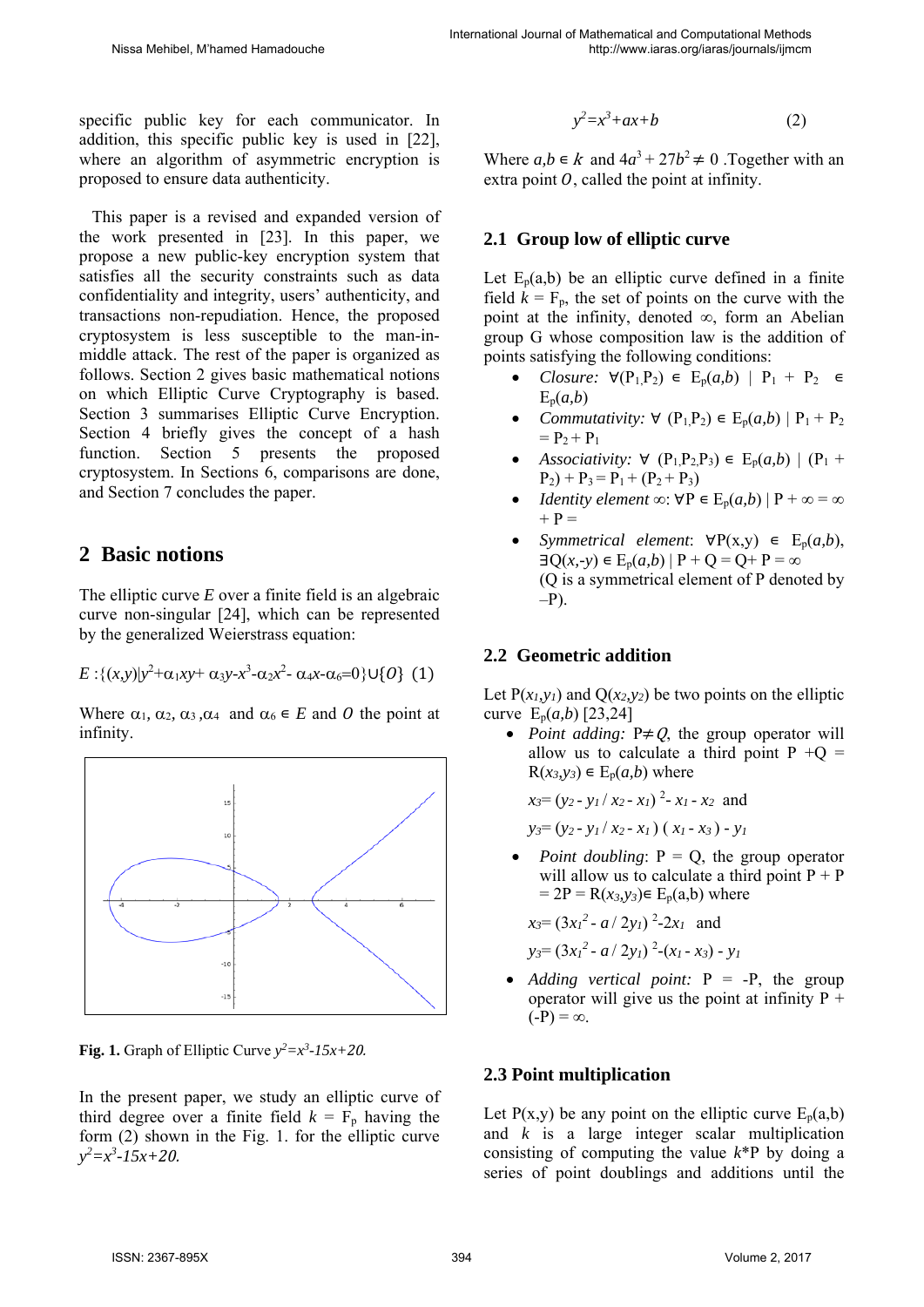product point is reached [23,24].  $kP = P + P + P$ ...+ P, *k* times.

### **2.4 Elliptic Curve Discrete Logarithm Problem**

 Elliptic Curve Cryptography (ECC) is based on the difficulty of Elliptic Curve Discrete Logarithmic Problem (ECDLP), the difficulty of this problem is to determine the value of *k* of the equation  $Q = k^*P$ for the known points P and Q on the elliptic curve  $E_p(a,b)$ , where k is a Large random number less than p.

## **3 Elliptic Curve Encryption**

 The basic public-key cryptosystem proposed to encrypt and decrypt messages is the Elgamal cryptosystem [9]. When Alice wants to send a secret message to Bob, so she does the following [23].

1. Alice downloads Bob's public key  $Q_b$ , elliptic curve domain parameters  $E_p(a,b)$  and point generator G, where  $Q_b = nb^*$  G and  $nb$  is a private key of Bob.

2. She transforms its message into a point  $M \in$  $E_p(a,b)$ .

3. She chooses a secret integer k and computes  $C_1$  = *k\*G*.

4. She calculates  $C_2 = M + k * Q_b$ .

5. She sends the encrypted message  $C_i = \{C_1, C_2\}$ to Bob.

Bob decrypts a message as follow

- 1. Bob receives the encrypt message  $C_i = \{C_1, C_2, \ldots, C_n\}$  $C_2$ .
- 2. He calculates  $M_1 = n_b * C_1$ .
- 3. He calculates  $M = C_2 M_1$ .

The main weakness of the cryptosystem of Elgamel is that the authenticity of the message is unsure, an attacker can easily create a common key with the entities, so the entities think to communicate to each other, while they are actually communicating with the attacker [23].

## **4 Hash Function**

A hash function or a digest function is a function that transforms a message *M* to a value *h* called hash,  $H(M) = h$ , it is used in cryptography to satisfy the following properties:

- In input, the size of message can be of any length, whereas in output, the *h* has a fixed value.
- The computation of H (*M*) can be calculated very quickly.
- H(*M*) is one way function (invertible), i.e. using the hash *h*, it is impossible to find the message *M* from *h*.
- $H(M)$  is collision-free, given two messages  $M_1$  and  $M_2$  it is infeasible to find  $H(M_1) =$ H(*M2*).

 The hash functions can be used as a digital fingerprint for a message or to check the integrity of the data in order to verify if the message has been corrupted or not. Examples of well known hash functions are MD2, MD5 and SHA-1, SHA-224, SHA-256, SHA-384, SHA-512 [25]. In the cryptosystem proposed in the next section, the SHA-1(*M*) function is used to hash the data.

## **5 Proposed cryptosystem**

 In this section, a new method to encrypt and decrypt messages ensuring the confidentiality, integrity, authenticity and non-repudiation of messages, is proposed. Our contribution consists in introducing the specific public key for each communicating party [23,24] and a hash function.

Two communicating parties Alice and Bob begin to generate their keys and then exchange them as in Algorithm 1 in accordance with the following steps:

- Alice and Bob agree upon to use an elliptic curve  $E_p(a,b)$  where *p* is a prime number and a generator *G* of  $E_p(a,b)$ .
- Alice selects a large random number  $n_a$  <  $\text{ord}(G)$  and a point  $P_a$  on the elliptic curve as her secret keys, and calculates  $Q_a = n_a^*$  *G* and publishes it as her public key.
- Bob selects a large random number  $n_b$  < ord  $(G)$  and a point  $P_b$  on the elliptic curve as his secret keys and calculates  $Q_b = nb^*$  *G* and publishes it as his public key.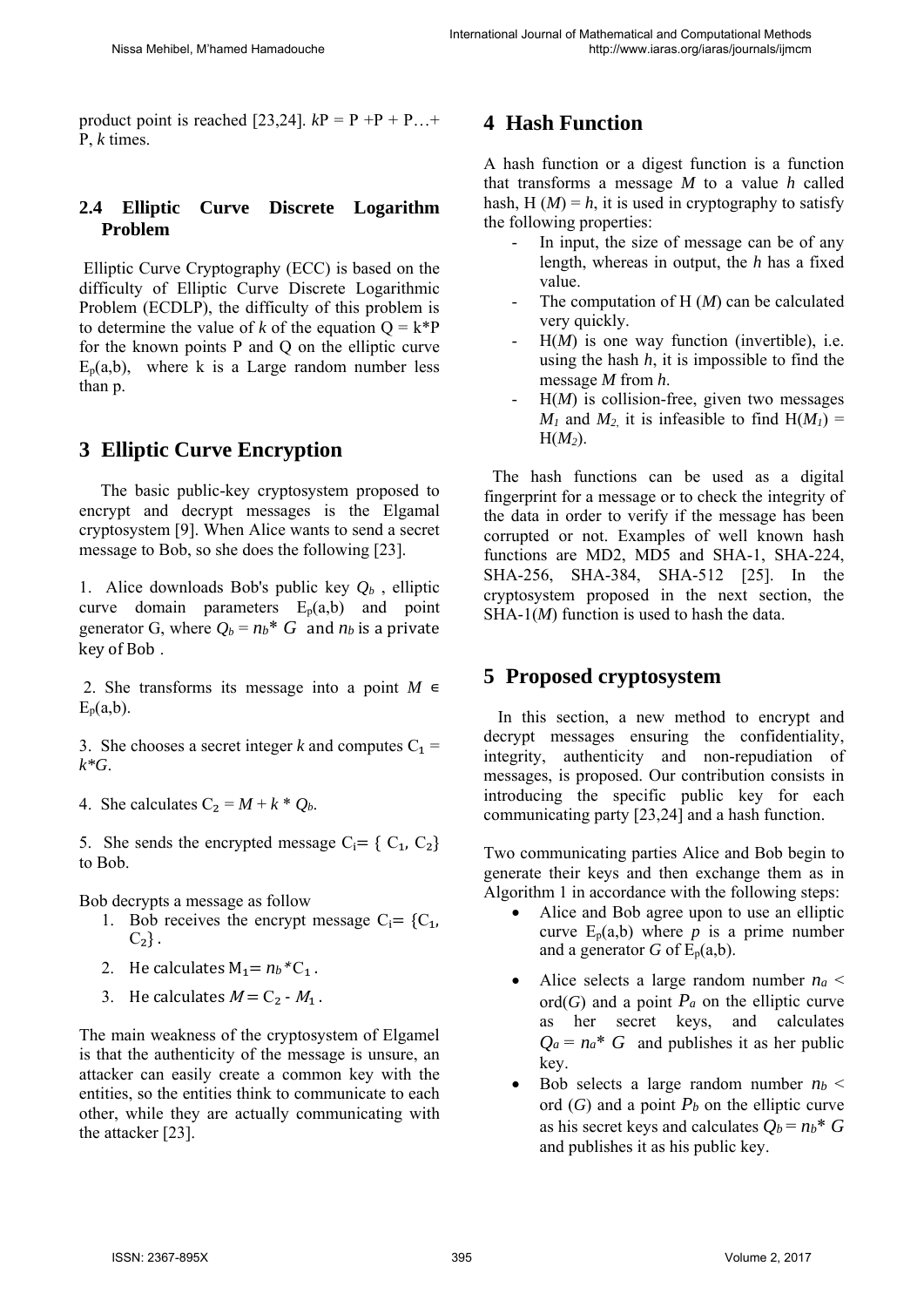- Alice calculates  $S_a = na^*(P_a + Q_b)$  and publishes it as her specific public key for Bob.
- Bob calculates  $S_b = nb^*(P_b + O_a)$  and publishes it as his specific public key for Alice.

#### **Algorithm 1** key generation

**Input** :  $p$ ,  $E$  and  $G$ **Output**: the keys  $(n_i, P_i, Q_i, S_i)$ 

#### // **Generation of public key**

If (Alice)

- 1- Select  $n_a$  //  $n_a$  < ord (G), private key
- 2- Select  $P_a$  //  $P_a \in E_p(a,b)$ , private key
- 3- Compute  $Q_a = n_a * G$  // public key
- 4- Send (*Qa,* Bob) // Send *Qa* to Bob

#### If (Bob)

- 1- Select  $n_b$  //  $n_b$  < ord (G), private key
- 5- Select  $P_b$  //  $P_b \in E_p(a,b)$ , private key
- 2- Compute  $Q_b = n_b * G$  // public key
- 3- Send  $(Q_b, \text{ Alice})$  // Send  $Q_b$  to Alice

#### // **Generation of specific public key**

If (Alice)

- 1- Compute  $S_a = n_a * (P_a + Q_b)$  // specific public key
- 2- Send (*Sa,* Bob) // Send *Sa* to Bob

If (Bob)

- 1- Compute  $S_b = n_b$ <sup>\*</sup>( $P_b + Q_a$ ) // specific public key
- 2- Send  $(S_b, \text{ Alice})$  // Send  $S_b$  to Alice

For encryption, Alice and Bob calculate and exchange their ciphertext following the steps in Algorithm 2. In case Alice sends an encrypted message *M* to Bob, she calculates the hash function of the message then, she must convert all the characters of the message  $M = \{c_1, c_2, \ldots, c_n\}$  to the points of the elliptic curve by using a code table, which is agreed upon by the two entities Alice and Bob. Then, each point is encrypted on a pair of encryption points *Ca1*, *Ca2* as follows:

- She calculates  $h = H(M)$ , where  $H(M) =$ SHA-1(M).
- She selects a large random number  $k_a$  < ord(G) and computes  $C_{aI} = ka * G$ .
- *-* She computes

 $C_{a2} = c_i + S_b + k_a * O_b + n_a * P_a$ .

After encrypting all the characters of the message, Alice communicates the hash of the message as well as an encrypted message to Bob in a public channel {*h*,  $([C_{a1}, C_{a2}]$ ;  $[C_{a1}, C_{a2}]$  ...).

#### **Algorithm 2** Encryption

| <b>Input</b> : p, E, G, Q <sub>i</sub> , S <sub>i</sub> , n <sub>i</sub> , P <sub>i</sub> and M |  |
|-------------------------------------------------------------------------------------------------|--|
| <b>Output</b> : cipher text $(C_{i1}, C_{i2})$ and h                                            |  |

- If (Alice)
	- 1- Compute  $h = H(M)$  // H(.) is hash function
	- 2- Select  $k_a$  //  $k_a$  < ord (G)
	- 3- Compute  $C_{a1} = k_a * G$
	- 4- Compute  $C_{a2} = M + S_b + k_a^* Q_b + n_a^* P_a$
	- 5- Send ((*h*, *Ca1, Ca2*), Bob)

#### If (Bob)

- 1- Compute  $h = H(M)$  // H(.) is hash function
- 2- Select  $k_b$  //  $k_b$  < ord (G)
- 3- Compute  $C_{b1} = k_b * G$
- 4- Compute  $C_{b2} = M + S_a + k_b * Q_a + n_b * P_b$
- 5- Send ((*h* , *Cb1, Cb2*), Alice)

For decryption, Alice and Bob decrypt their messages following the steps in Algorithm 3. In case Bob receives the hash of the message and an encrypted message, he decrypts it as follows:

- *-* He computes
	- $c_i = C_{a2} S_a n_b * C_{a1} n_b * P_b.$
- *-* He computes H(*M*) = *h'* and compares the two hashes if *h'* is different to *h* the message has been modified (corrupted) during transmission.

Decryption works out properly

$$
c_i = C_{a2} - S_a - n_b * C_{a1} - n_b * P_b
$$
  
=  $c_i + S_b + k_a * Q_b + n_a * P_a - S_a - n_b * C_l$   
-  $n_b * P_b$ 

 $= c_i + n_b P_b + n_b n_a G + k_a n_b G + n_a P_a$  $n_a P_a - n_a n_b G - n_b k_a G - n_b P_b$ 

 $=c_i$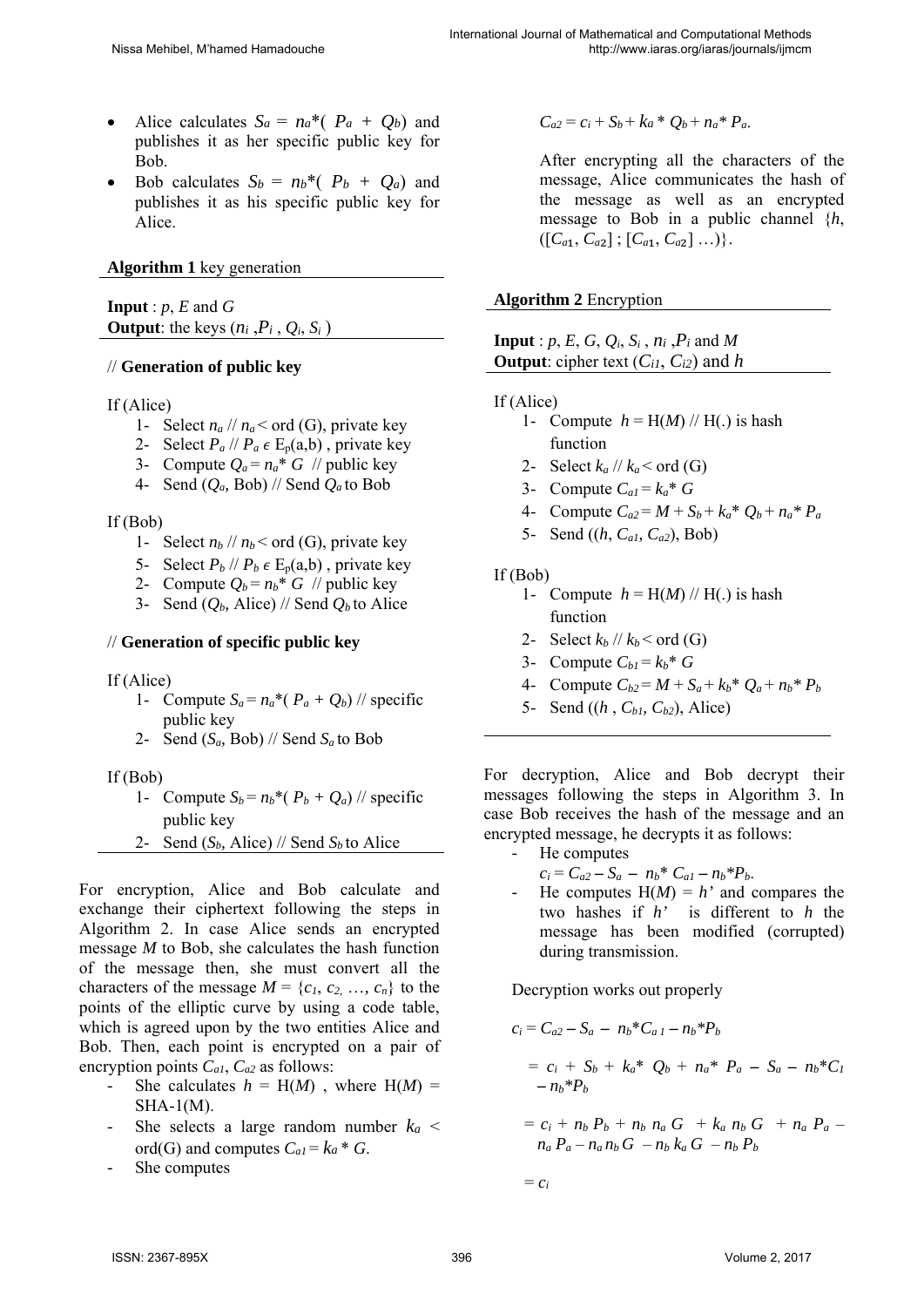#### **Algorithm 3** Decryption

**Input** :  $p, E, G, Q_i, S_i, n_i, P_i$  and  $(C_{i1}, C_{i2}, h)$ **Output**: plaintext *M* or corrupted

#### If (Alice)

- 1- Compute  $M = C_{b2} S_b n_a * C_{b1} n_a * P_a$
- 2- if  $(H(M) = h)$  Output  $(M)$
- else Output 'corrupted'

#### If (Bob)

- 1- Compute  $M = C_{a2} S_a n_b * C_{a1} n_b * P_b$ 3- if  $(H(M) = h)$  Output  $(M)$ 
	- else Output 'corrupted'

### **5.1 Security consideration**

 In this method, to encrypt each character of a message, the sender uses a different random number that allows having different points of the elliptic curve for the same letter. The sender encrypts the message with [23]:

- *-* Receiver's public key in order to ensure the confidentiality of the message,
- *-* Receiver's public key specific for the sender in order to ensure the authenticity of the message because with this specific public key for the sender alone the receiver ensures that the encryption was done by the sender only,
- Sender's private key, in order to digitally sign the message.

 Moreover, by communicating the hash of the message, the receiver can check whether the message has been changed or not, which allows ensuring the integrity of the message transmitted. Hence, the cipher has achieved the qualities of confidentiality, integrity, authentication and nonrepudiation. Therefore, our cryptosystem is less vulnerable to man-in-middle attack and the security of our cryptosystem is based on the difficulty of the discrete logarithm problem in elliptic curve (ECDLP).

#### **5.2 System test**

The following example shows the steps to follow by applying our cryptosystem to message transfer between two communicating parties Alice and Bob.

Let E be an elliptic curve define over Fp.

Where  $p = 47$  and parameters  $a = 1$ ,  $b = 4$ .

The graph of the curve  $y^2 = x^3 + x + 4$  is shown below in Fig.2.



**Fig.2**.Elliptic Curve  $y^2 = x^3 + x + 4$ .

The points on the elliptic curve  $E_{61}(1, 4)$  are :

 ${\omega, (0, 2), (0, 45), (1, 10), (1, 37), (2, 22)}$  $(2, 25), (3, 9), (3, 38), (4, 5), (4, 42), (7, 5),$  $(7, 42), (8, 17), (8, 30), (9, 15), (9, 32), (10, 11),$ (10 , 36), (14 , 6), (14 , 41), (16 , 11), (16 , 36), (20 , 9), (20 , 38), (21 , 11), (21 , 36), (23 , 16), (23 , 31), (24 , 9), (24 , 38), (25 , 12), (25 , 35),  $(26, 13), (26, 34), (27, 16), (27, 31), (30, 3),$ (30 , 44 ), (31 , 13), (31 , 34), (34 , 12), (34 , 35), (35 , 12), (35 , 35), (36 , 5), (36 , 42), (37 , 13), (37 , 34), (38 , 21), (38 , 26), (39 , 1), (39 , 46),  $(41, 8), (41, 39), (44, 16), (44, 31), (46, 7),$  $(46, 40)$  }.



**Fig.3.**Elliptic Curve  $E_{47}(1,4)$ .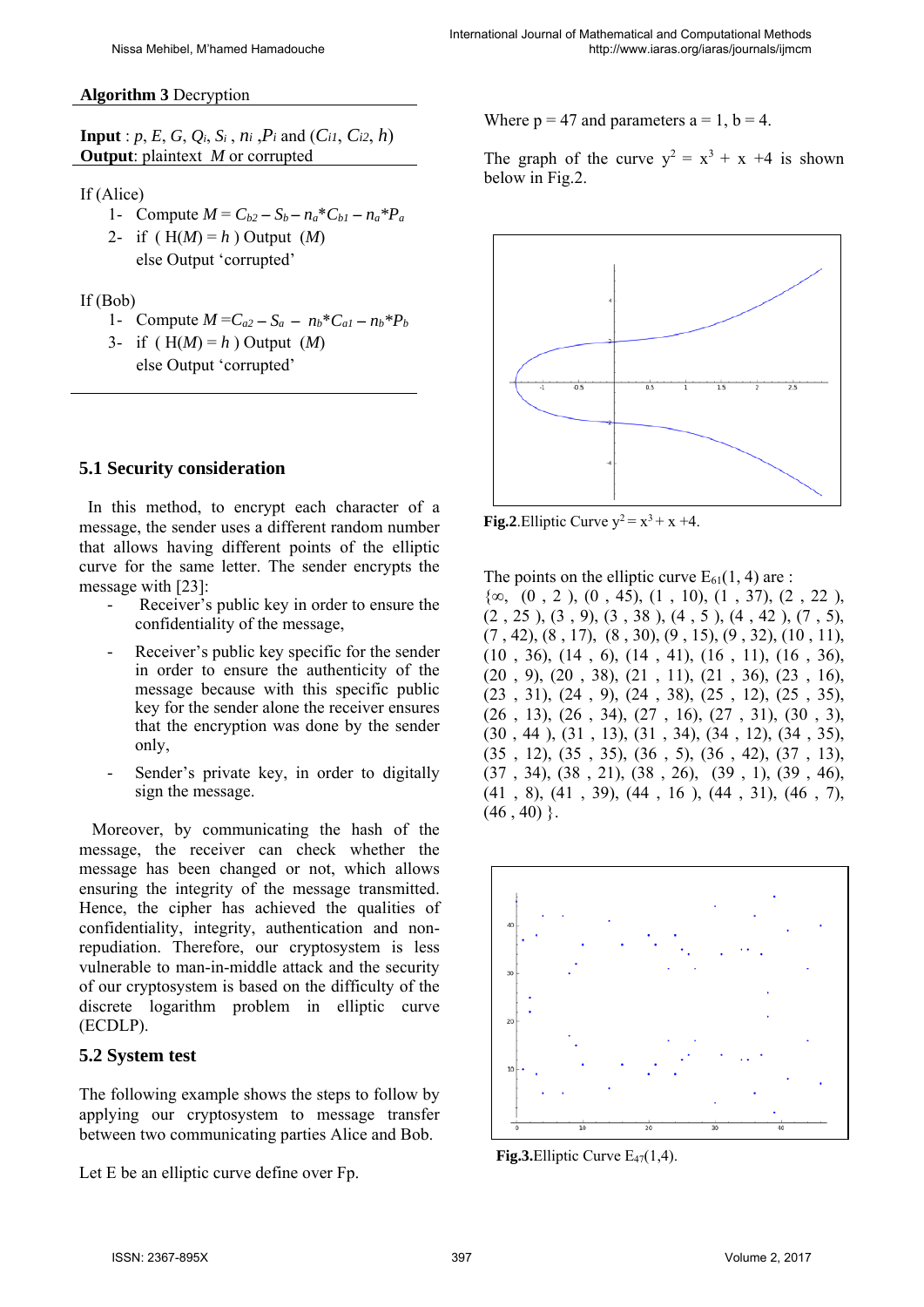The points on the elliptic curve over finite field E<sub>47</sub>(1,4):  $(y^2 = x^3 + x +4)$  <sub>mod 47</sub> is shown above in Fig.3.

Let  $G=(30,3)$  is the generator of the cyclic group  $E_{61}(1,4)$ .

|                | a                                                           | $\mathbf b$                           | $\mathbf c$                  | d                | e                    |
|----------------|-------------------------------------------------------------|---------------------------------------|------------------------------|------------------|----------------------|
| $\infty$       | (0, 2)                                                      | (0, 45)                               | (1, 10)                      | (1, 37)          | (2, 22)              |
| f              |                                                             | h                                     | i                            | j                | $\bf k$              |
|                | $\bf{g}$                                                    |                                       |                              |                  |                      |
| (2, 25)        |                                                             |                                       | $(3,9)$ $(3,38)$ $(4,5)$     | (4, 42)          | (7, 5)               |
| 1              | ${\bf m}$                                                   | $\mathbf n$                           | $\mathbf{0}$                 | $\mathbf{p}$     | $\mathbf{q}$         |
| (7, 42)        | (8, 17)                                                     | (8, 30)                               | (9, 15)                      | (9, 32)          | (10, 11)             |
| r              | $\mathbf{s}$                                                | t                                     | u                            | $\mathbf{V}$     | $\mathbf{W}$         |
| (10, 36)       |                                                             | $(14, 6)$ $(14, 41)$                  | (16, 11)                     | (16, 36)         | (20, 9)              |
| X              | ${\bf y}$                                                   | $\mathbf{z}$                          | $\boldsymbol{0}$             | $1 \quad$        | $\boldsymbol{2}$     |
| (20, 38)       | (21, 11)                                                    | (21, 36)                              | (23, 16)                     | (23, 31)         | (24, 9)              |
|                |                                                             |                                       |                              |                  |                      |
| 3              | $\overline{\mathbf{4}}$                                     | 5                                     | $\boldsymbol{6}$             | $\pmb{7}$        | 8                    |
| (24, 38)       | (25, 12)                                                    | (25, 35)                              | (26, 13)                     | (26, 34)         | (27, 16)             |
| 9              | $\bullet$                                                   | $\bullet$ .                           | $\mathbf{L}$                 | $\left($         | $\mathcal{L}$        |
| (27, 31)       | (30, 3)                                                     | (30, 44)                              | (31, 13)                     | (31, 34)         | (34, 12)             |
|                |                                                             |                                       |                              |                  | $\ast$               |
| ı<br>(34, 35)  | $\ddot{\textbf{.}}$<br>(35, 12)                             | $^\text{\textregistered}$<br>(35, 35) | $\boldsymbol{\&}$<br>(36, 5) | $\%$<br>(36, 42) | (37, 13)             |
| T              | $\bullet$ .<br><br><br><br><br><br><br><br><br><br><br><br> | $^{+}$                                | $\boldsymbol{\wedge}$        | $=$              | $\pmb{\mathfrak{L}}$ |
|                | (38, 21)                                                    | (38, 26)                              | (39, 1)                      | (39, 46)         |                      |
| (37, 34)<br>\$ | #                                                           | $\cdot$ ;                             | $\sim 100$ $\mu$             | $\mathbf{C}$     | (41, 8)              |

#### TABLE.1. CORRESPONDING CHARACTERS TO THE CO-ORDINATE POINTS

Keys exchange

• Alice selects a random number  $n_a = 3$ , any point  $P_a = (21, 11)$  on the elliptic curve as her secret keys. She computes

 $Q_a = n_a^*$  *G* = 3(30,3) = (14,41) and publishes it as her public key.

Bob selects a random number  $n_b = 7$ , any point  $P_b = (7, 5)$  on the elliptic curve as his secret key. He computes

 $Q_b = n_b * G = 7(30,3) = (23,31)$  and publishes it as his public key.

- Alice calculates  $S_a = n_a * (P_a + Q_b) =$  $3[(21,11) + (23,31)] = (37,34)$  and publishes it as her specific public key for Bob.
- Bob calculates  $S_b = n_b * (P_b + Q_a) = 7[(7.5)]$  $+(14,41)$ ] = (10,36) and publishes it as his specific public key for Alice.

#### *The keys of Alice and Bob*

- Alice's private keys are  $n_a = 3$  and  $P_a = (21, 11)$ .
- Alice's public key is  $Q_a = (14, 41)$ .
- *-* Alice's specific public key for Bob is  $S_a = (37,34)$ .
- Bob's private keys are  $n_b = 7$  and  $P_b = (7, 5)$ .
- Bob's public key is  $Q_b = (23,31)$ .
- *-* Bob's specific public key for Alice is  $S_b = (10, 36)$ .

### *Encryption*

If Alice wants to send the message  $M =$  "secret" to Bob:

- She calculates the hash function SHA-1(secret) of the message  $h =$ 9005453664329993909.
- *-* She must convert all the text characters of the message into points on elliptic curve using agreed upon code table as presented in TABLE.1

secret =  $\{(14,6), (2,22), (1,10), (10,36), (2,22),$  $(14,41)$ 

- Alice encrypts the first character "s" corresponds to point (14, 26) as follows.
	- She selects a random number  $k_a$ = 12 and computes
	- *-*  $C_{a1} = k_a * G = (0.45)$ .
	- $C_{a2} = c_1 + S_b + k_a * Q_b + n_a * P_a =$  $(4, 42)$ .

So the character "s" in the plain text is encrypted by the two points  $[(0,45), (4,42)].$ 

 Alice encrypts the second character "e" corresponds to point (2, 2) as follows.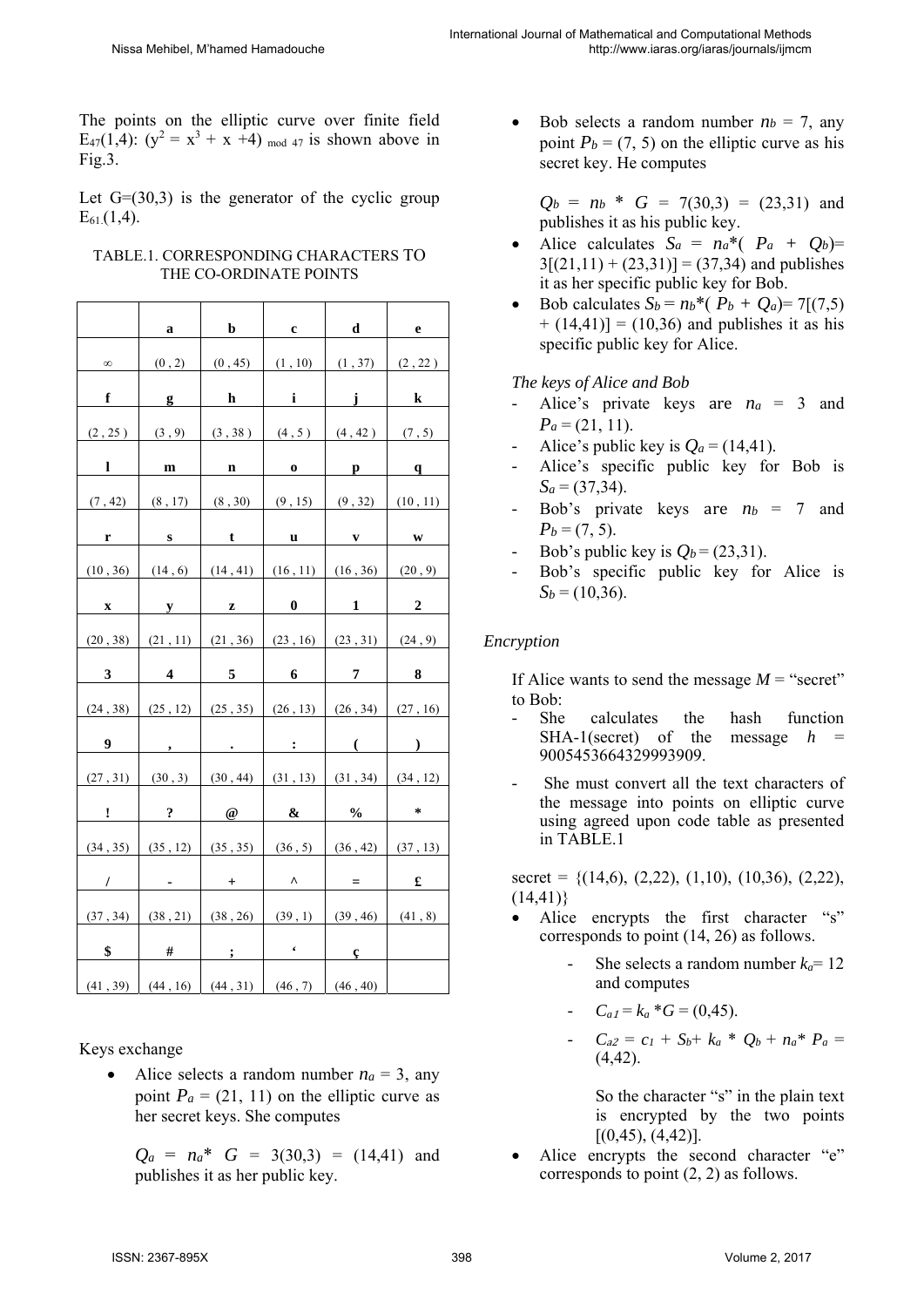- She selects a random number  $k_a$ = 11 and computes
- *-*  $C_{a1} = k_a * G = (44.16).$
- $C_{a2} = c_2 + S_b + k_a * Q_b + n_a * P_a =$  $(10,11)$ .

So the character "e" in the plain text is encrypted by the two points  $[(44,16), (10,11)].$ 

- Alice encrypts the third character "c" corresponds to point (1, 10) as follows.
	- She selects a random number  $k_a = 5$ and computes
	- *-*  $C_{a1} = k_a * G = (4.5).$
	- *-*  $C_{a2} = c_3 + S_b + k_a * O_b + n_a * P_a =$  $(7.5)$ .

So the character "c" in the plain text is encrypted by the two points  $[(4,5), (7,5)].$ 

- Alice encrypts the fourth character "r" corresponds to point (10,36) as follows.
	- She selects a random number  $k_a$ = 17 and computes
	- $C_{a1} = k_a * G = (2, 22).$
	- *-*  $C_{a2} = c_4 + S_b + k_a * Q_b + n_a * P_a =$ (20,38).

So the character "c" in the plain text is encrypted by the two points  $[(2,22), (20,38)].$ 

- Alice encrypts the fifth character "e" corresponds to point (2, 22) as follows.
	- She selects a random number  $k_a$ = 21 and computes
	- *-*  $C_{a1} = k_a * G = (7, 42).$
	- $C_{a2} = c_5 + S_b + k_a * Q_b + n_a * P_a =$ (9,32).

So the character "c" in the plain text is encrypted by the two points  $[(7,42), (9,32)].$ 

- Alice encrypts the sixth and last character "t" corresponds to point (14,41) as follows.
	- *-* She selects a random number *ka*= 10 and computes
	- *-*  $C_{a1} = k_a * G = (24.38).$
	- $C_{a2} = c_6 + S_b + k_a * O_b + n_a * P_a =$  $(34,35)$

So the character "c" in the plain text is encrypted by the two points  $[(24,38), (34,35)].$ 

Alice sends the hash of the message as well as an encrypted message {9005453664329993909,  $[(0,45), (4,42)], [(44,16), (10,11)], [(4,5), (7,5)],$  $[(2,22), (20,38)], [(7,42), (9,32)], [(24,38),$ (34,35)]} to Bob in public channel.

#### Decryption

Bob after receiving the cipher text decrypts it as follows.

- $c_1 = C_{a2} S_a n_b$ <sup>\*</sup>  $C_{a1} n_b$ <sup>\*</sup> $P_b = (14,6)$ which corresponds to the character "s" in the code table.
- $c_2 = C_{a2} S_a nb^* C_{a1} nb^* P_b = (2,22)$ which corresponds to the character "e" in the code table.
- $c_3 = C_{a2} S_a nb^* C_{a1} nb^*P_b = (1,10)$ which corresponds to the character "c" in the code table.
- $c_4 = C_{a2} S_a nb^* C_{a1} nb^* P_b = (10,36)$ which corresponds to the character "r" in the code table.
- $c_5 = C_{a2} S_a nb^* C_{a1} nb^* P_b = (2,22)$ which corresponds to the character "e" in the code table.
- $c_6 = C_{a2} S_a nb^* C_{a1} nb^* P_b = (14, 41)$ which corresponds to the character "t" in the code table. Then "secret" is the plain text.

Bob finds the decrypted message *M*= 'secret', then he computes the hasher *h'* of the message M, in order to compare it with the hasher which has received *h*.

 $h' = SHA-1$ (secret)

 *=* 9005453664329993909

 $= h$ .

## **6 Comparison**

 TABLE 2 shows a comparison between our cryptosystem and the cryptosystem of D. S. Kumar et al. [22] considering the number of operations, the number of points and the security constraints such as confidentiality, integrity, authentication and nonrepudiation. P.A denotes the operation of point adding and S.M denotes the operation of scalar multiplication.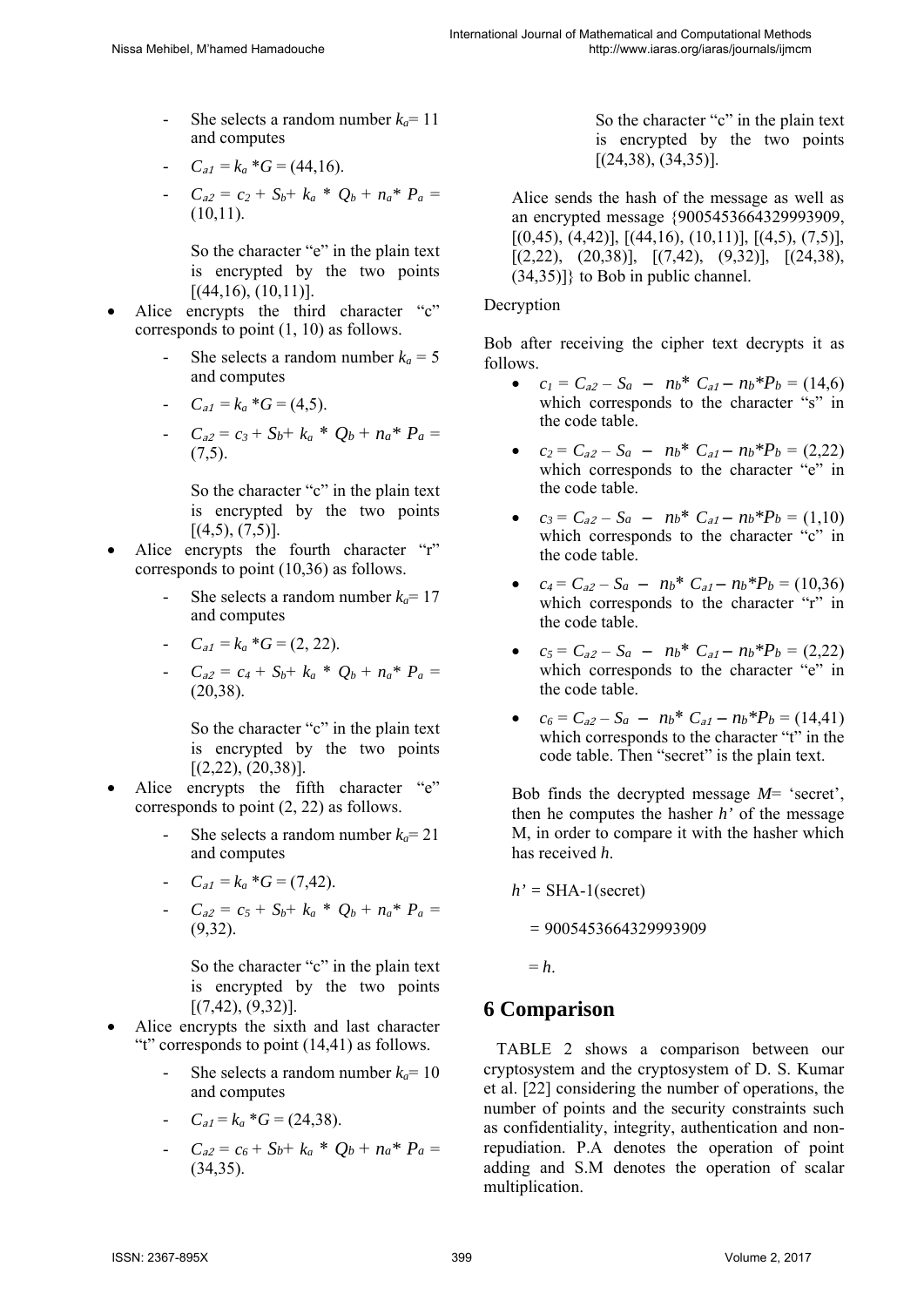The below comparison shows that in our cryptosystem there are fewer scalar multiplication operations than in D. S. Kumar et al [22], which allows us to have a faster cryptosystem and fewer points than D. S. Kumar et al [22], which is beneficial, because it is not always easy to find points on an elliptic curve. Moreover, in our cryptosystem we find that the integrity of the messages is ensured contrary to the cryptosystem of D. S. Kumar et al [22]. Therefore, our cryptosystem is more robust than D. S. Kumar et al [22].

#### TABLE.2. COMPARISON OF OUR CRYPTOSYSTEM AND D. S. KUMAR ET AL [22].

|                         |     | Our<br>cryptosystem | D. S. Kumar<br>et al [22] |
|-------------------------|-----|---------------------|---------------------------|
| <b>Operations</b>       | P.A | 8                   | 8                         |
|                         | S.M | 9                   | 11                        |
| <b>Number of points</b> |     | 13                  | 16                        |
| Confidentiality         |     | Yes                 | Yes                       |
| <b>Integrity</b>        |     | Yes                 | No                        |
| <b>Authentication</b>   |     | Yes                 | Yes                       |
| <b>Non-repudiation</b>  |     | Yes                 | Yes                       |

## **7 Conclusion**

In this paper, we proposed a new public-key cryptosystem that ensures all security constraints such as confidentiality, integrity, authenticity, and non-repudiation of the cipher text. In our cryptosystem, the confidentiality of the message is ensured by the public key, the integrity is ensured by the hash function of the message and the authenticity of the message is ensured by the specific public key published by each entity for a specific communicator. Moreover, the private key of the sender guarantees that the message has been implicitly signed by the sender. Therefore, our cryptosystem is less prone to man-in-middle attack and its security is based on the difficulty of the discrete logarithm problem in elliptic curve (ECDLP).

### *References:*

- [1] W. Diffie and M. E. Hellman. New directions in cryptography. IEEE Trans. Inform. Theory, IT-22: 644-654, Nov 1976.
- [2] A. J. Menezes, T. Okamoto, and S.A. Vanstone, "Reducing Elliptic Curve Logarithms to Logarithms in a Finite Field", IEEE Transaction on Information Theory, Vol. 39, No. 5, September 1993.
- [3] T. Elgamal, "A Public Key Cryptosystem and a Signature Scheme Based on Discrete Logarithms", IEEE Transaction on Information Theory, Vol. IT-31, No. 4, July 1985.
- [4] N. Koblitz, "Elliptic curve cryptosystems", Mathematics of Computation, Vol. 48, No.177, pp.203-209, Jan 1987.
- [5] V.S. Miller, "uses of elliptic curves in cryptography", In Conference on the theory and application of cryptographic techniques. Springer, Berlin, Heidelberg, 1985. p. 417-426.
- [6] W.Trappe and L.C. Washington, "Introduction to cryptography with codin theory", 2nd edition. Pearson-Prentice-Hall 2006.
- [7] A.S.Haichour and M.Hamadouche, "Elliptic Curve Cryptographic Processor Design using FPGAs", IEEE International Conference on Control, Engineering and Information Technology (CEIT), 2015, p. 1-6. Tlemcen, Algeria.
- [8] S. Aifen, L. C.K. Hui, Y. Yixian and K.P. Chow, "Elliptic Curve Cryptography Based Authenticated Key Agreement With PRE-SHARE Password", JOURNAL OF ELECTRONICS(CHINA), Vol.22, No.3, p265- 272, May 2005.
- [9] A.S.Haichour , M.Hamadouche and A.Khouas, "Hardware Design and Implementation of ElGamal Elliptic Curve Cryptosystem", Wulfenia Journal, Vol 23, No.2, Feb 2016, pages 62-85.
- [10] A. M. Johnston, P. S. Gemmell, "Authenticated Key Exchange Provably Secure against the Man-in-the-Middle Attack", Journal of Cryptology, Springer, pages 139-148, 2002.
- [11] R.L.Rivest, M.E. Hellman, J.C.Anderson, and J.W. Lyons, "Response to NIST's proposal", Communication of ACM, Vol. 35, No. 7, pp.50–52, 1992.
- [12] FIPS-186, the first version of the official DSA specification.
- [13] H.Junru, "The improved elliptic curve digital signature algorithm", in International Conference on Electronic & Mechanical Engineering and Information Technology,